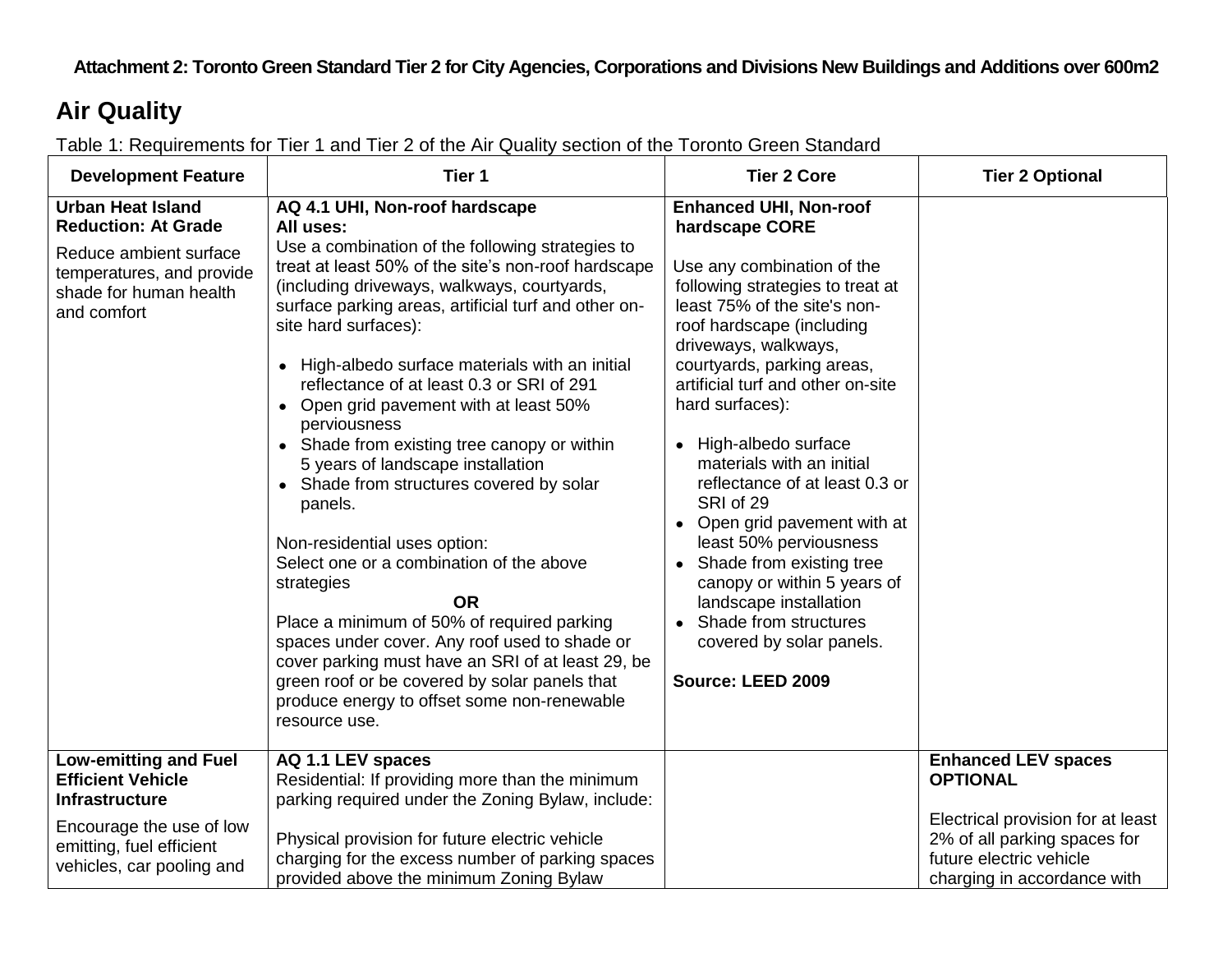| <b>Development Feature</b>                      | Tier 1                                                                                                                                                                                                                                                                                                                                                                                                                                                | <b>Tier 2 Core</b> | <b>Tier 2 Optional</b>                 |
|-------------------------------------------------|-------------------------------------------------------------------------------------------------------------------------------------------------------------------------------------------------------------------------------------------------------------------------------------------------------------------------------------------------------------------------------------------------------------------------------------------------------|--------------------|----------------------------------------|
| car-sharing                                     | required parking spaces and distributed to each<br>parking level.<br>Institutional/Commercial: If providing more than<br>the minimum parking required under the Zoning<br>Bylaw, the excess spaces must be provided only<br>for dedicated priority parking spaces for low-<br>emitting vehicles (LEV), carpooling or for publicly<br>accessible spaces dedicated to car-sharing.                                                                      |                    | the Ontario Electrical Safety<br>Code. |
| <b>Cycling Infrastructure</b>                   | AQ 2.1- Bicycle parking rates                                                                                                                                                                                                                                                                                                                                                                                                                         |                    |                                        |
| Encourage cycling as a<br>clean air alternative | All other uses:<br>Bicycle Zone 1 and Bicycle Zone 2: Provide long<br>term and short-term bicycle parking spaces<br>consistent with the non-residential bicycle parking<br>rates identified in Chapter 230 of the City-wide<br>Zoning Bylaw.<br>AQ 2.2 Long-term bicycle parking location<br>Long-term bicycle parking must be provided in a<br>secure controlled-access bicycle parking facility or<br>purpose-built bicycle locker in the following |                    |                                        |
|                                                 | locations:                                                                                                                                                                                                                                                                                                                                                                                                                                            |                    |                                        |
|                                                 | 1. on the first storey of the building;<br>2. on the second storey of the building;<br>3. on levels of the building below-ground<br>commencing with the first level below ground<br>and moving down, in one level increments<br>when at least 50% of the area of that level is<br>occupied by bicycle parking spaces, until all<br>required bicycle parking spaces have been<br>provided.                                                             |                    |                                        |
|                                                 | AQ 2.3 Short-term bicycle parking location<br>Locate short-term bicycle parking in a highly<br>visible and publicly accessible location at-grade or<br>on the first parking level of the building below<br>grade.                                                                                                                                                                                                                                     |                    |                                        |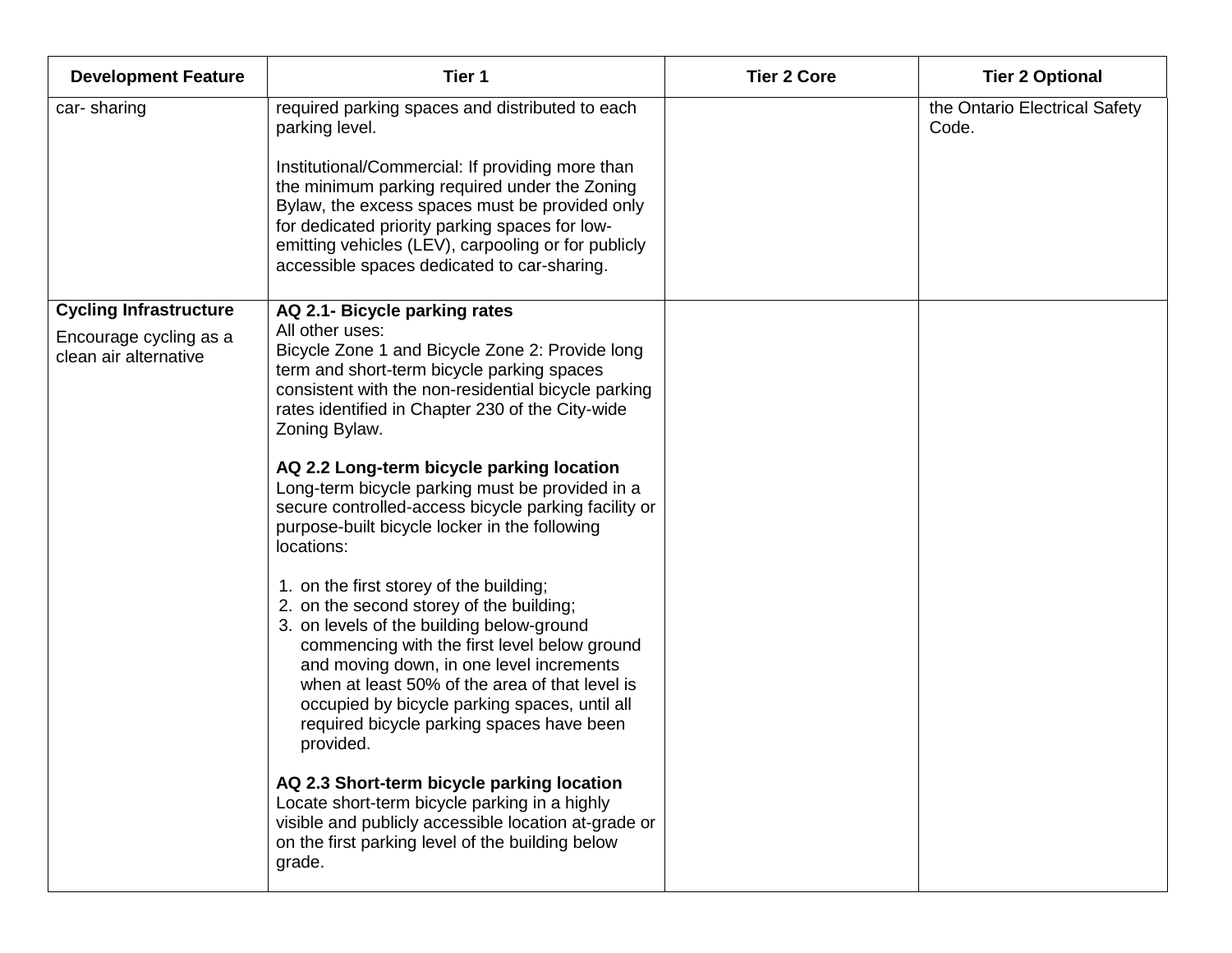| <b>Development Feature</b>                                                                                                  | Tier 1                                                                                                                                                                                                                                                                                                                                                                                            | <b>Tier 2 Core</b> | <b>Tier 2 Optional</b>                                      |
|-----------------------------------------------------------------------------------------------------------------------------|---------------------------------------------------------------------------------------------------------------------------------------------------------------------------------------------------------------------------------------------------------------------------------------------------------------------------------------------------------------------------------------------------|--------------------|-------------------------------------------------------------|
|                                                                                                                             | AQ 2.4 Shower & change facilities<br>Non-residential uses: Provide shower and change<br>facilities for each gender consistent with the rate<br>identified in Chapter 230 of the City-wide Zoning<br>Bylaw.                                                                                                                                                                                        |                    |                                                             |
| <b>Pedestrian</b><br><b>Infrastructure</b><br>Encourage walking as a<br>clean air alternative for all<br>ages and abilities | <b>AQ 3.1 Connectivity</b><br>Provide safe, direct, universally accessible<br>pedestrian routes, including crosswalks and<br>midblock crossings that connect the buildings<br>onsite to the off-site pedestrian network and<br>priority destinations.<br>AQ 3.2 Sidewalk space                                                                                                                    |                    |                                                             |
|                                                                                                                             | Provide a pedestrian clearway at least 2.1 m<br>wide,* to safely and comfortably accommodate<br>pedestrian flow.                                                                                                                                                                                                                                                                                  |                    |                                                             |
|                                                                                                                             | AQ 3.3 Weather protection<br>Provide covered outdoor waiting areas for<br>pedestrian comfort and protection from inclement<br>weather.                                                                                                                                                                                                                                                            |                    |                                                             |
|                                                                                                                             | AQ 3.4 Pedestrian specific lighting<br>Provide pedestrian-scale lighting that is evenly<br>spaced, continuous and directed onto sidewalks,<br>pathways, entrances, outdoor waiting areas and<br>public spaces.                                                                                                                                                                                    |                    |                                                             |
| <b>Urban Heat Island</b><br><b>Reduction: Roof</b>                                                                          | AQ 5.1 Green & cool roofs                                                                                                                                                                                                                                                                                                                                                                         |                    | <b>No Enhancement Needed;</b><br>City already has higher T1 |
| Reduce ambient surface<br>temperatures on or from<br>rooftops                                                               | City-owned buildings and all Agencies, Boards,<br><b>Commissions and Corporations:</b><br>For new buildings or building additions with a<br>GFA greater than 600 $m2$ install a green roof for at<br>least 50% of the Available Roof Space or meet<br>the requirements of the Green Roof Bylaw,<br>whichever is greater. Cover the remaining<br>Available Roof Space with cool roofing materials. |                    | requirement                                                 |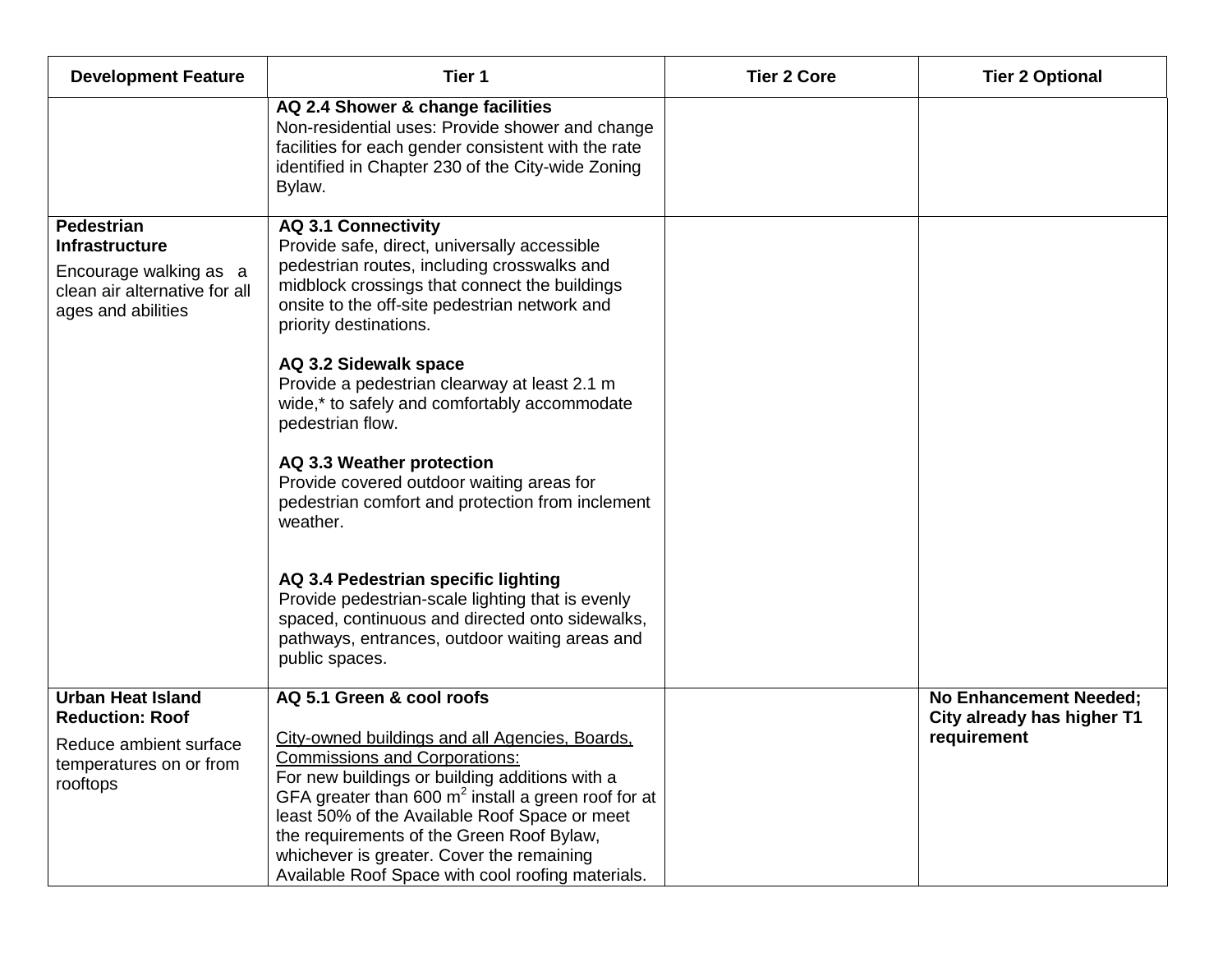## **Greenhouse Gas Emissions / Energy Efficiency**

Table 2: Requirements for Tier 1 and Tier 2 of the Energy Efficiency section of the Toronto Green Standard

| <b>Development Feature</b>                                                                                                                                | Tier 1                                                                                                                                                                                                                                                                                                                                                                                                                                                                                                 | <b>Tier 2 Core</b>                                                                                                                                                                                                                                                                                                                                                                                                                                                                                                                                                                            | <b>Tier 2 Optional</b>                                                                                                                                                                                                                                    |
|-----------------------------------------------------------------------------------------------------------------------------------------------------------|--------------------------------------------------------------------------------------------------------------------------------------------------------------------------------------------------------------------------------------------------------------------------------------------------------------------------------------------------------------------------------------------------------------------------------------------------------------------------------------------------------|-----------------------------------------------------------------------------------------------------------------------------------------------------------------------------------------------------------------------------------------------------------------------------------------------------------------------------------------------------------------------------------------------------------------------------------------------------------------------------------------------------------------------------------------------------------------------------------------------|-----------------------------------------------------------------------------------------------------------------------------------------------------------------------------------------------------------------------------------------------------------|
| <b>Minimum Energy</b><br><b>Performance</b><br>Minimize energy demand<br>through efficient<br>building design and<br>encourage renewable<br>energy supply | <b>GHG 1.1 Energy Efficiency</b><br>Design the building(s) to achieve at least<br>15% energy efficiency improvement over the<br>current Ontario Building Code.<br>GHG 1.2 On-site renewable energy<br>City-owned buildings and all Agencies, Boards,<br><b>Commissions and Corporations:</b><br>For new buildings with a GFA greater than<br>600 $m2$ install renewable energy devices to<br>supply at least 5% of the building's total<br>energy load from one or a combination of<br>energy sources. | <b>Enhanced Energy</b><br><b>Efficiency CORE</b><br><b>Part 3 Buildings</b><br>Design and construct the<br>building(s) to achieve an<br>energy efficiency<br>improvement of at least 12%<br>better than the Ontario<br>Building Code*,<br><b>Supplementary Standard SB-</b><br>10 Division 3.<br>$*(2017 \text{ OBC})$<br><b>Part 9 Buildings</b><br>Design and construct the<br>building(s) to achieve at least<br><b>ENERGY STAR or R2000</b><br>requirements and energy<br>efficiency rating.<br><b>GHG 1.2 No Enhancement</b><br><b>Needed; City already has</b><br>higher T1 requirement |                                                                                                                                                                                                                                                           |
| <b>Operational Systems</b><br>Ensure building systems<br>function efficiently and<br>as designed                                                          |                                                                                                                                                                                                                                                                                                                                                                                                                                                                                                        | <b>Fundamental Building</b><br><b>Commissioning &amp;</b><br><b>Verification CORE</b><br>Commission the project using<br>best practice commissioning<br>All details will be specified<br>in accordance with LEED<br>version 4                                                                                                                                                                                                                                                                                                                                                                 | <b>Building-level Energy</b><br><b>Metering OPTIONAL</b><br>Install new or use existing<br>building-level energy<br>meters, or submeters that<br>can be aggregated to<br>provide building-level data<br>representing total building<br>energy consumption |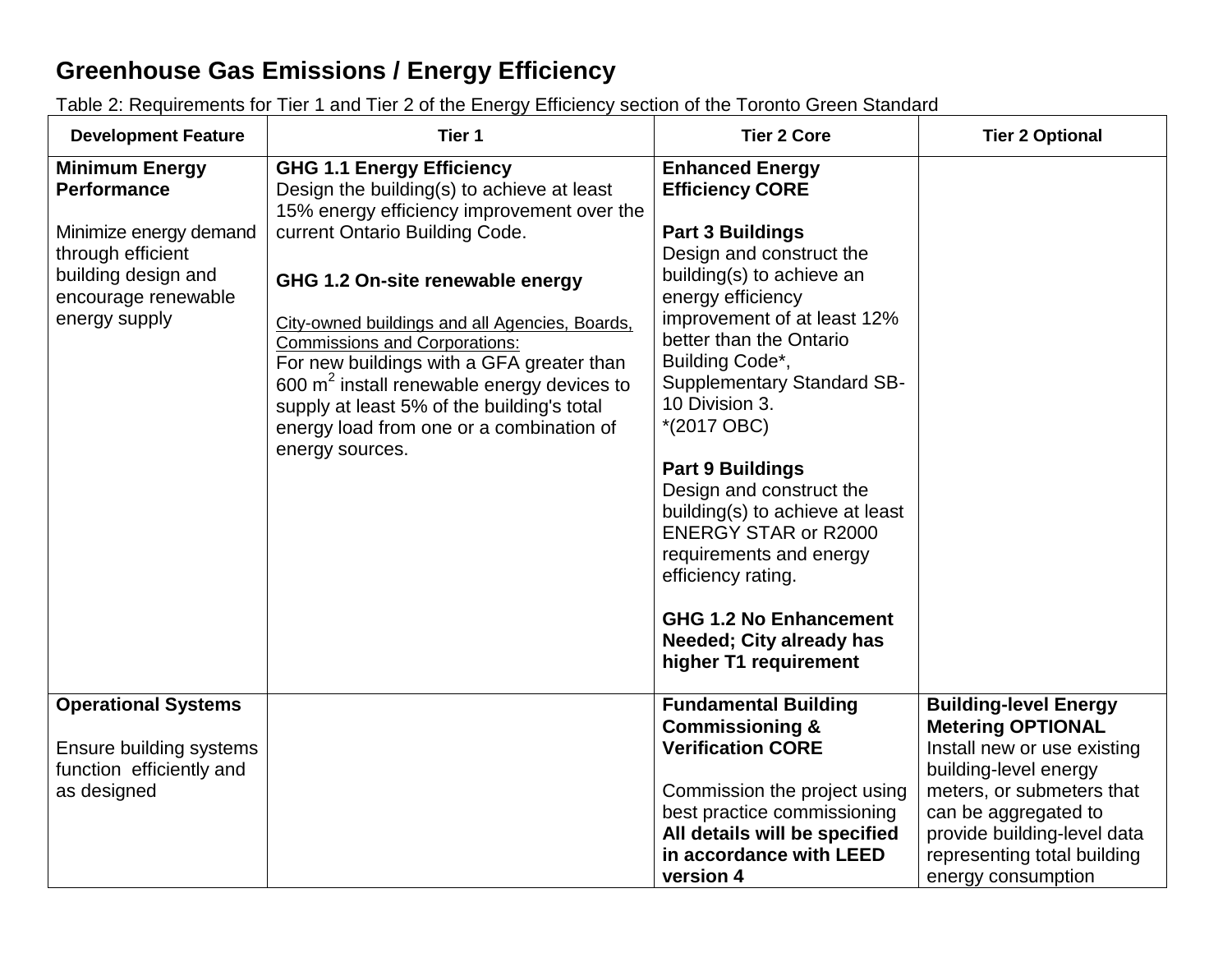| <b>Development Feature</b> | Tier 1 | <b>Tier 2 Core</b> | <b>Tier 2 Optional</b>                                                                                                                                                                       |
|----------------------------|--------|--------------------|----------------------------------------------------------------------------------------------------------------------------------------------------------------------------------------------|
|                            |        |                    | (electricity, natural gas,<br>chilled water, steam, fuel<br>oil, propane, biomass, etc).<br>Utility-owned meters<br>capable of aggregating<br>building-level resource use<br>are acceptable. |
|                            |        |                    | <b>Source LEED Version 4</b><br><b>Building-level Energy</b><br><b>Metering</b>                                                                                                              |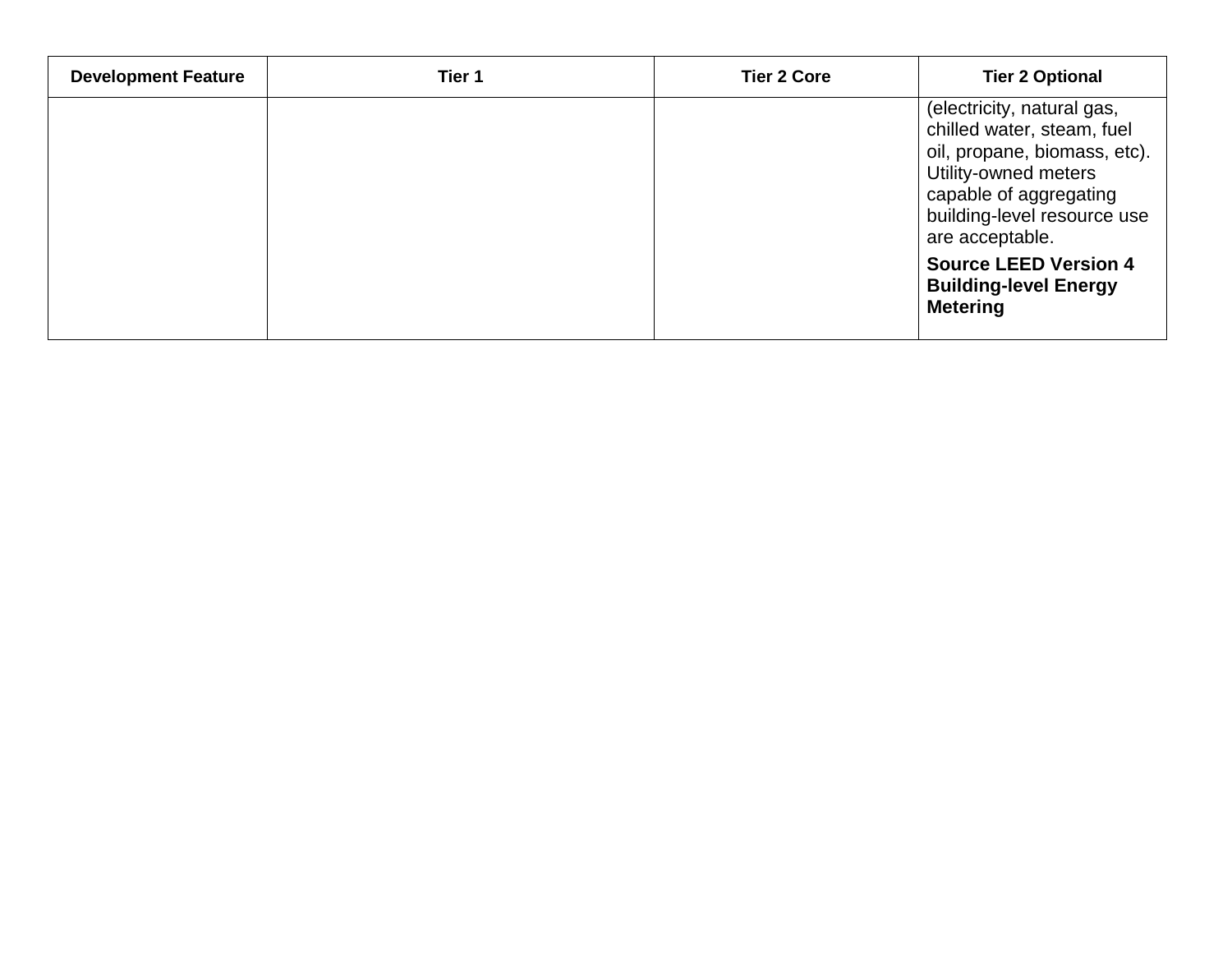## **Water Quality, Quantity and Efficiency**

Table 3: Requirements for Tier 1 and Tier 2 of the Water Quality section of the Toronto Green Standard

| <b>Development Feature</b>                                                                                  | Tier 1                                                                                                                                                                                                                                             | <b>Tier 2 Core</b>                                                                                                                                                                                                                                                                                                                                                                                                                                                                   | <b>Tier 2 Optional</b> |
|-------------------------------------------------------------------------------------------------------------|----------------------------------------------------------------------------------------------------------------------------------------------------------------------------------------------------------------------------------------------------|--------------------------------------------------------------------------------------------------------------------------------------------------------------------------------------------------------------------------------------------------------------------------------------------------------------------------------------------------------------------------------------------------------------------------------------------------------------------------------------|------------------------|
| <b>Water Efficiency</b><br>Reduce demand for<br>potable water                                               | WQ 4.1 Drought-tolerant landscapes<br>Provide drought-tolerant plants for at least<br>50% of the landscaped site area (including<br>at-grade landscapes, vegetated roofs and<br>walls).                                                            | <b>Indoor Water Use reduction</b><br><b>CORE</b><br>Install water fixtures and<br>appliances that achieve at<br>least a 30% reduction in<br>potable water consumption for<br>the building (not including<br>irrigation) over the baseline<br>water fixtures and appliances.<br><b>Outdoor Water Use</b><br><b>Reduction CORE</b><br>Where soft landscaping exists<br>on the site, reduce potable<br>water use for irrigation by 50%.<br>Source LEED NC 2009 LEED<br><b>Version 4</b> |                        |
| <b>Construction Activity</b><br>Ensure protection of water<br>quality during construction<br>and demolition | WQ 1.1 Erosion & sediment control<br>Follow the Erosion and Sediment Control<br>Guideline for Urban Construction (Greater<br><b>Golden Horseshoe Conservation</b><br>Authorities, December 2006) during<br>construction and demolition activities. |                                                                                                                                                                                                                                                                                                                                                                                                                                                                                      |                        |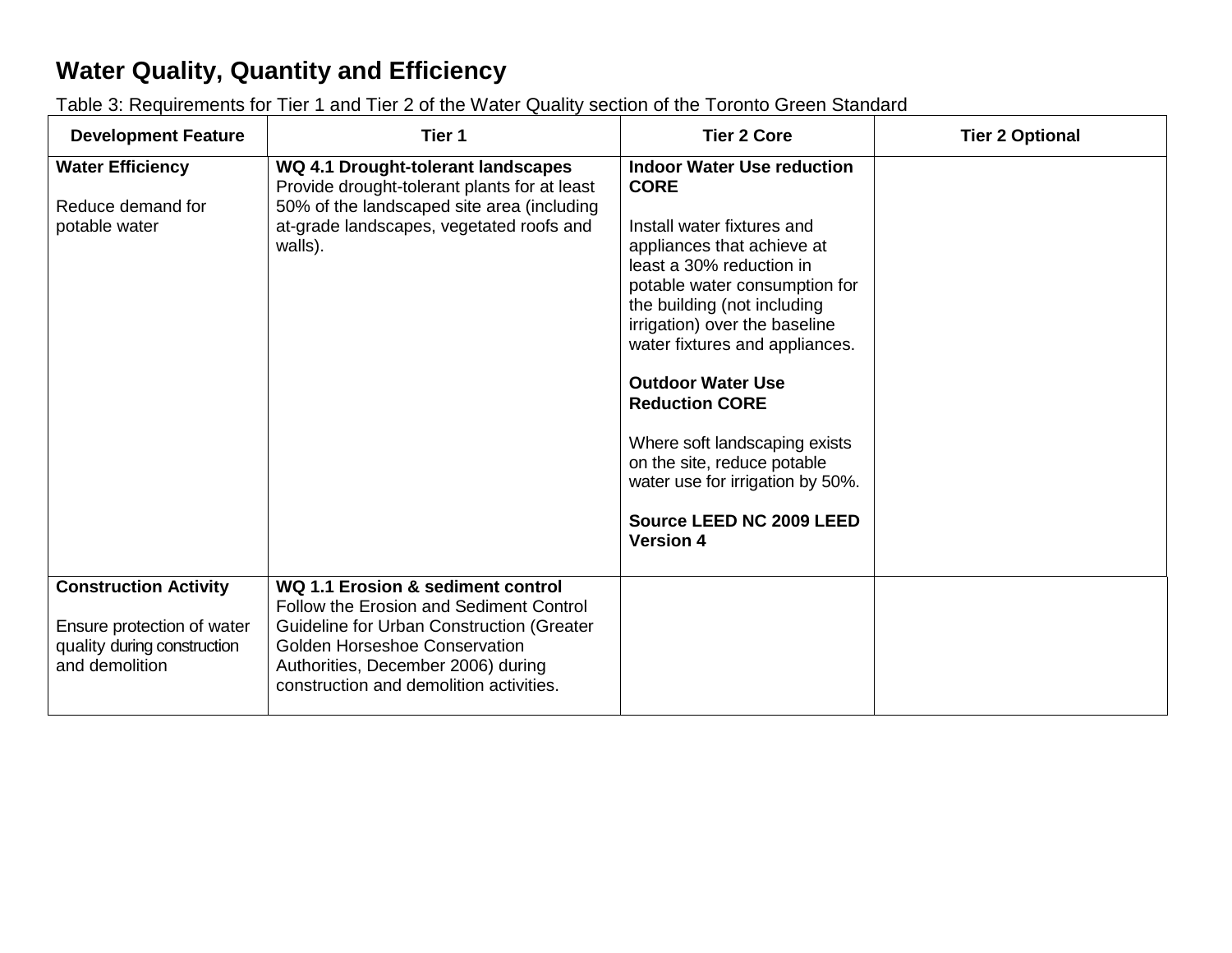| <b>Development Feature</b>                                                                                   | Tier 1                                                                                                                                                                                                                                                                                                                                                                                                                                                                                                         | <b>Tier 2 Core</b> | <b>Tier 2 Optional</b>                                                                                                                                                                                                                   |
|--------------------------------------------------------------------------------------------------------------|----------------------------------------------------------------------------------------------------------------------------------------------------------------------------------------------------------------------------------------------------------------------------------------------------------------------------------------------------------------------------------------------------------------------------------------------------------------------------------------------------------------|--------------------|------------------------------------------------------------------------------------------------------------------------------------------------------------------------------------------------------------------------------------------|
| <b>Stormwater Retention</b><br>(Water Balance)<br>Minimize stormwater that<br>leaves the site                | WQ 2.1 Stormwater balance<br>Retain stormwater on-site to the same level<br>of annual volume of overland runoff<br>allowable under predevelopment conditions.<br>WQ 2.2 Stormwater retention & reuse<br>Retain at least the first 5 mm from each<br>rainfall through rainwater reuse, on-site<br>infiltration and evapotranspiration<br><b>OR</b><br>Ensure that the maximum allowable annual<br>runoff volume from the development site is<br>no more than 50% of the total average<br>annual rainfall depth. |                    | <b>Enhanced Stormwater Retention</b><br>& Reuse OPTIONAL<br>Retain 10 mm of each 24 hour<br>rainfall event, or 70% of total<br>average annual rainfall depth, for<br>rainwater reuse, on-site infiltration<br>and/or evapotranspiration. |
| <b>Water Quality-</b><br><b>Stormwater Run-Off</b><br>Manage and clean<br>stormwater that leaves the<br>site | WQ 3.1 Total suspended solids (TSS)<br>Remove 80% of total suspended solids<br>(TSS) on an annual loading basis from all<br>runoff leaving the site based on the post-<br>development level of imperviousness.<br>WQ 3.2 E. Coli reduction<br>Control the amount of E. Coli directly<br>entering Lake Ontario and waterfront areas<br>as identified in the Wet Weather Flow<br>Management Guidelines.                                                                                                          |                    |                                                                                                                                                                                                                                          |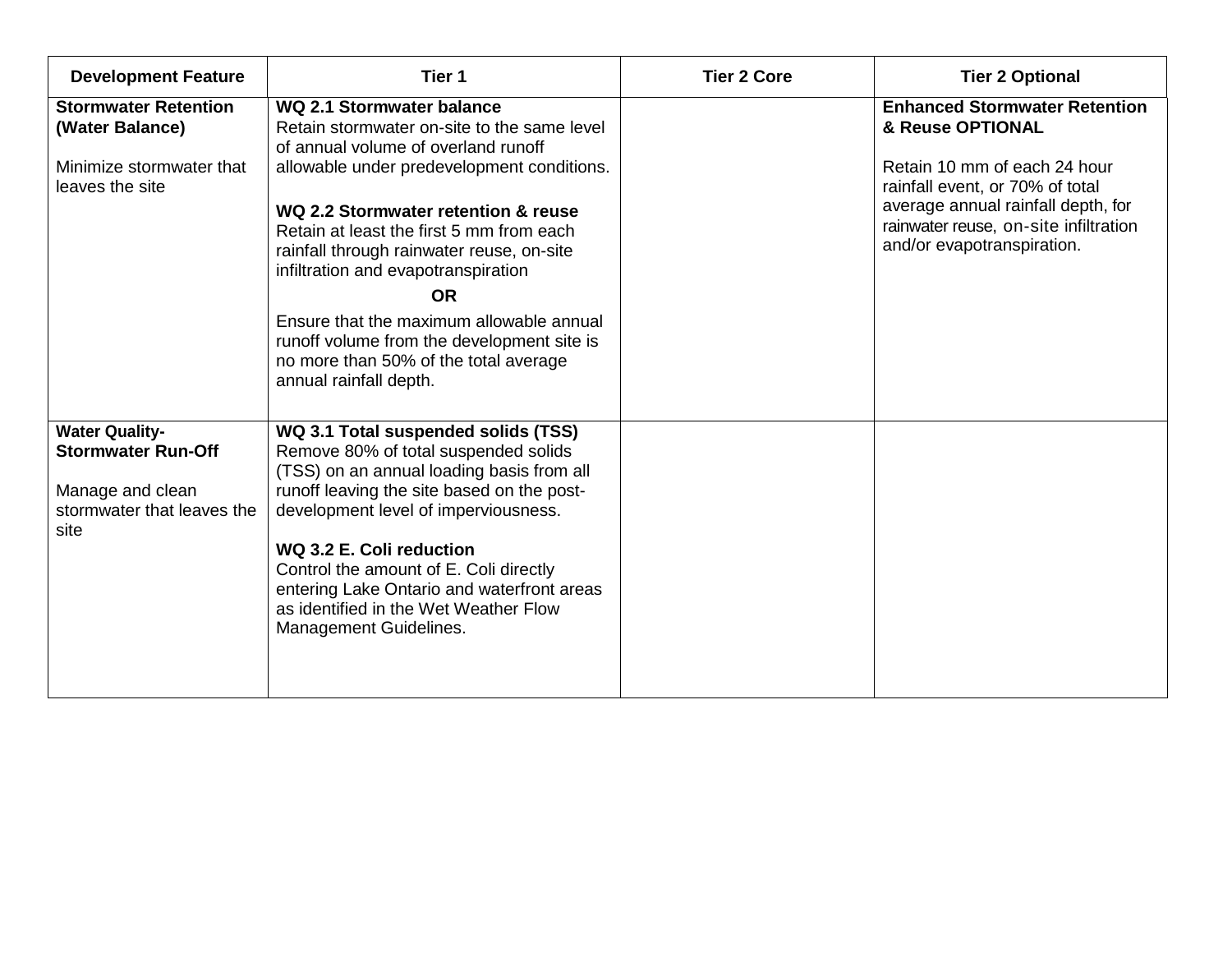# **Ecology**

#### Table 4: Requirements for Tier 1 and Tier 2 of the Ecology section of the Toronto Green Standard

| <b>Development Feature</b>                          | Tier 1                                                                                                                                                                    | <b>Tier 2 Core</b> | <b>Tier 2 Optional</b>                                                                                                             |
|-----------------------------------------------------|---------------------------------------------------------------------------------------------------------------------------------------------------------------------------|--------------------|------------------------------------------------------------------------------------------------------------------------------------|
| <b>Urban Forest: Tree</b><br><b>Protection</b>      | <b>EC 1.1 Tree protection</b><br>Adhere to the Tree Protection Policy and<br>Specifications for Construction Near Trees                                                   |                    |                                                                                                                                    |
| Preserve the existing<br>urban forest               | for tree protection and barriers during<br>construction.                                                                                                                  |                    |                                                                                                                                    |
|                                                     | <b>EC 1.2 Preservation of mature trees</b><br>Protect and retain all trees that are 30 cm or<br>more DBH (diameter at breast height) from<br>injury or removal.           |                    |                                                                                                                                    |
|                                                     | <b>EC 1.3 Ravine protection</b><br>Within the Ravine Protected Area, protect<br>and retain trees of all diameters from injury<br>or removal.                              |                    |                                                                                                                                    |
|                                                     | <b>EC 1.4 Street tree retention</b><br>Protect and retain trees of all diameters<br>adjacent to City of Toronto streets and<br>roadways and City-owned Parkland.          |                    |                                                                                                                                    |
| <b>Urban Forest:</b><br><b>Increase Tree Canopy</b> | <b>EC 2.1 Tree Planting</b><br>Provide tree canopy cover distributed<br>across the site area and the public                                                               |                    | <b>Enhanced Tree Planting</b><br><b>OPTIONAL</b>                                                                                   |
| Make Space for trees,<br>enhance the urban          | boulevard at a minimum rate of: 1 tree for<br>every 66 m2 of 40% of the site area.                                                                                        |                    | Provide additional tree planting at a<br>minimum rate of:                                                                          |
| forest                                              | <b>EC 2.2 Soil volumes</b><br>Provide all trees planted with a minimum                                                                                                    |                    | 1 tree for every 200 $m2$ of 40% of<br>the total site area.                                                                        |
|                                                     | volume of 30 m3 of high quality soil per tree.<br>The minimum soil volume can be 20 m3 per<br>tree where the soil volume is shared.                                       |                    | <b>Enhanced Tree Planting in</b><br><b>Parking Lots OPTIONAL</b>                                                                   |
|                                                     | EC 2.3 Trees along street frontages<br>Plant large growing shade trees at the<br>equivalent of 8 to 10 m intervals along all<br>street frontages, including along private |                    | If surface parking is provided,<br>plant internal shade trees at a<br>minimum ratio of one tree<br>planted for every three parking |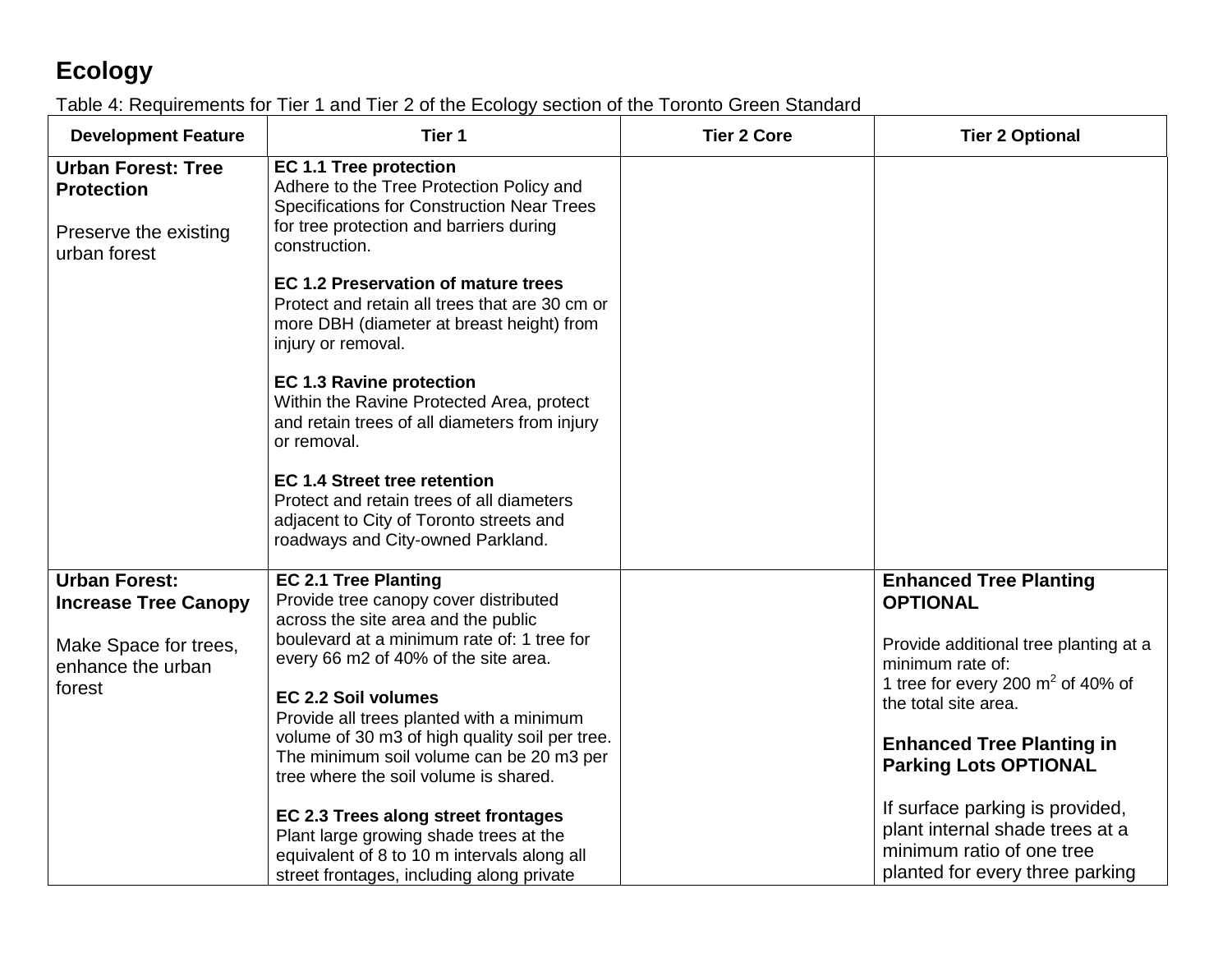| <b>Development Feature</b>                                                                                         | Tier 1                                                                                                                                                                                                                                                                                                                                                                                                                                                                  | <b>Tier 2 Core</b> | <b>Tier 2 Optional</b>                                                                                                                                                                                                                                                                                                 |
|--------------------------------------------------------------------------------------------------------------------|-------------------------------------------------------------------------------------------------------------------------------------------------------------------------------------------------------------------------------------------------------------------------------------------------------------------------------------------------------------------------------------------------------------------------------------------------------------------------|--------------------|------------------------------------------------------------------------------------------------------------------------------------------------------------------------------------------------------------------------------------------------------------------------------------------------------------------------|
|                                                                                                                    | streets and in the public boulevard.<br>EC 2.4 Trees in parking lots<br>If surface parking is permitted and provided,<br>plant shade trees throughout the parking lot<br>interior at a minimum ratio of one tree<br>planted for every five parking spaces<br>supplied.<br><b>EC 2.5 Watering program</b><br>Provide a watering program for trees for at<br>least the first 2 years after planting.                                                                      |                    | spaces supplied.                                                                                                                                                                                                                                                                                                       |
| <b>Natural Heritage</b><br>Protect, restore and<br>enhance the natural<br>environment and<br>increase biodiversity | EC 3.1 Biodiversity in landscapes<br>Plant the landscaped site area using a<br>minimum of 50% native species (including<br>trees, shrubs and herbaceous plants).<br>EC 3.2 Ravines and natural areas buffers<br>Where a setback from top-of-bank is<br>required, plant the landscaped area of the<br>setback with native species.<br>EC 3.3 Invasive species<br>Do not plant any invasive species on<br>properties along streets abutting ravines<br>and natural areas. |                    | <b>Enhanced landscaping</b><br><b>OPTIONAL</b><br>Restore or protect a minimum<br>50% of the site area (excluding<br>the building footprint) or 20% of<br>the total site area (including<br>building footprint), whichever is<br>greater, with native or drought<br>tolerant vegetation.<br><b>Source LEED NC 2009</b> |
| <b>Bird Collision</b><br><b>Deterrence</b><br>Design buildings to<br>reduce bird collisions<br>and mortality       | EC 4.1 Bird friendly glazing<br>Use a combination of the following<br>strategies to treat a minimum of 85% of all<br>exterior glazing within the first 12 m of the<br>building above grade (including balcony<br>railings, clear glass corners, parallel glass<br>and glazing surrounding interior courtyards<br>and other glass surfaces):                                                                                                                             |                    | <b>EC 4.1 No Enhancement</b><br><b>Needed; City already has</b><br>higher T1 requirement<br><b>Opaque Building Materials</b><br><b>OPTIONAL</b>                                                                                                                                                                        |
|                                                                                                                    | Low reflectance, opaque materials<br>$\bullet$<br>Visual markers applied to glass with a                                                                                                                                                                                                                                                                                                                                                                                |                    | Provide at least 50% of the<br>exterior surface of the building as                                                                                                                                                                                                                                                     |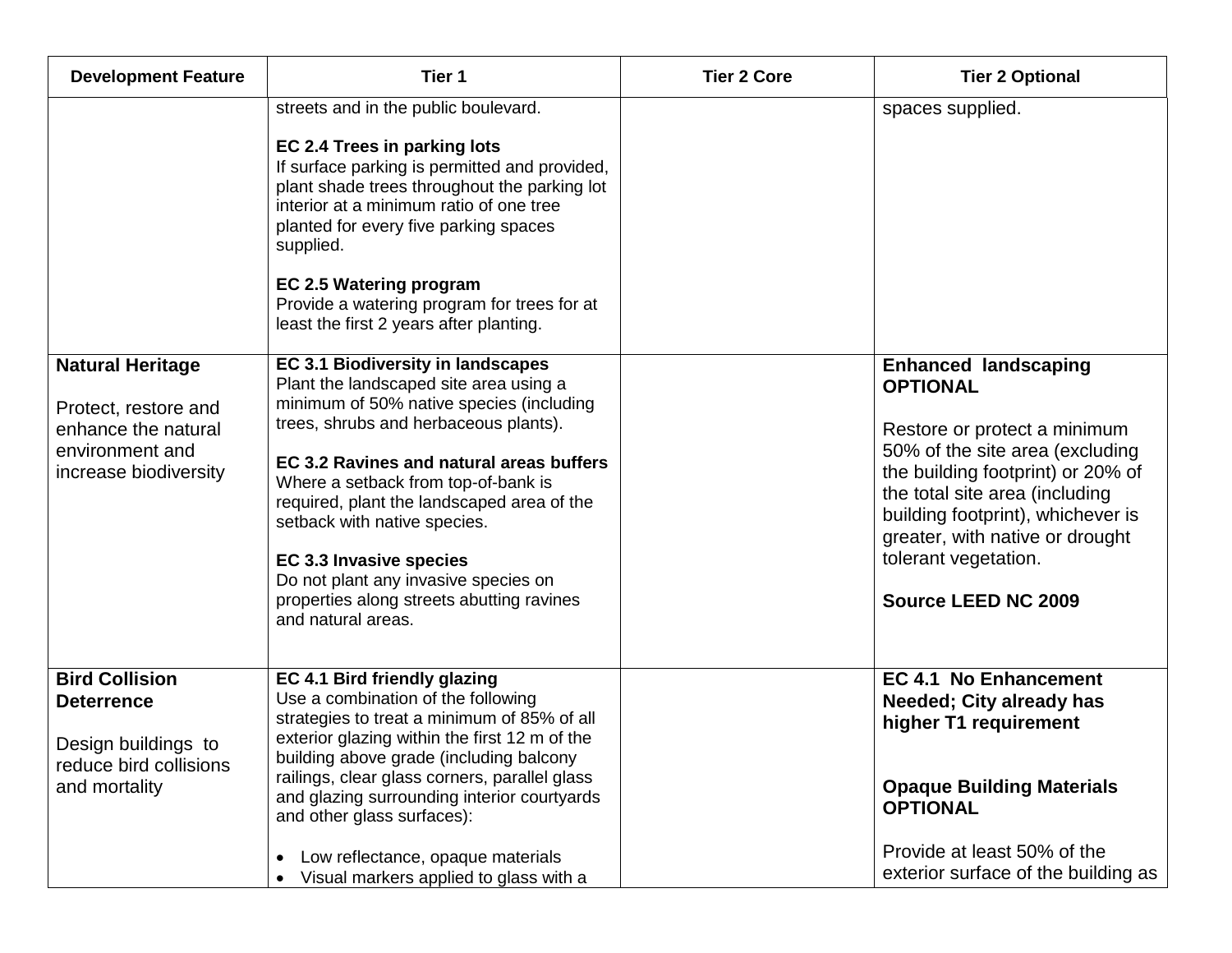| <b>Development Feature</b> | Tier 1                                                                                                                                                                                                                                                                                                                                                                                                                           | <b>Tier 2 Core</b> | <b>Tier 2 Optional</b>                                                                        |
|----------------------------|----------------------------------------------------------------------------------------------------------------------------------------------------------------------------------------------------------------------------------------------------------------------------------------------------------------------------------------------------------------------------------------------------------------------------------|--------------------|-----------------------------------------------------------------------------------------------|
|                            | maximum spacing of 100 mm x 100 mm<br>Building-integrated structures to mute<br>$\bullet$<br>reflections on glass surfaces.                                                                                                                                                                                                                                                                                                      |                    | non-reflective opaque materials<br>to significantly reduce bird<br>collisions with buildings. |
|                            | Balcony railings:<br>Treat all glass balcony railings within the<br>first 12 m of the building above grade with<br>visual markers provided with a spacing of<br>no greater than 100 mm x100 mm.                                                                                                                                                                                                                                  |                    |                                                                                               |
|                            | Fly-through conditions:<br>Glass corners: Within the first 12m of the<br>building, treat all glazing located at building<br>corners with visual markers at a spacing of<br>no greater than 100 mm x 100 mm.                                                                                                                                                                                                                      |                    |                                                                                               |
|                            | Parallel glass:<br>Treat parallel glass at all heights with visual<br>markers at a spacing of no greater than 100<br>mm x 100 mm.                                                                                                                                                                                                                                                                                                |                    |                                                                                               |
|                            | City-owned buildings and all Agencies,<br><b>Boards, Commissions and Corporations:</b><br>For new buildings or major renovations,<br>treat all exterior glazing within the first 16 m<br>of the building above grade as per the<br>requirements of EC 4.1 above; visual<br>markers applied to glass must have a<br>maximum spacing of 50 mm x 50 mm*.<br>* This requirement applies to City-owned<br>non-residential facilities. |                    |                                                                                               |
|                            | <b>EC 4.2 Rooftop vegetation</b><br>Treat the first 4 m of glazing above the<br>feature and a buffer width of at least 2.5 m<br>on either side of the feature using strategies<br>from EC 4.1.                                                                                                                                                                                                                                   |                    |                                                                                               |
|                            | <b>EC 4.3 Grate porosity</b>                                                                                                                                                                                                                                                                                                                                                                                                     |                    |                                                                                               |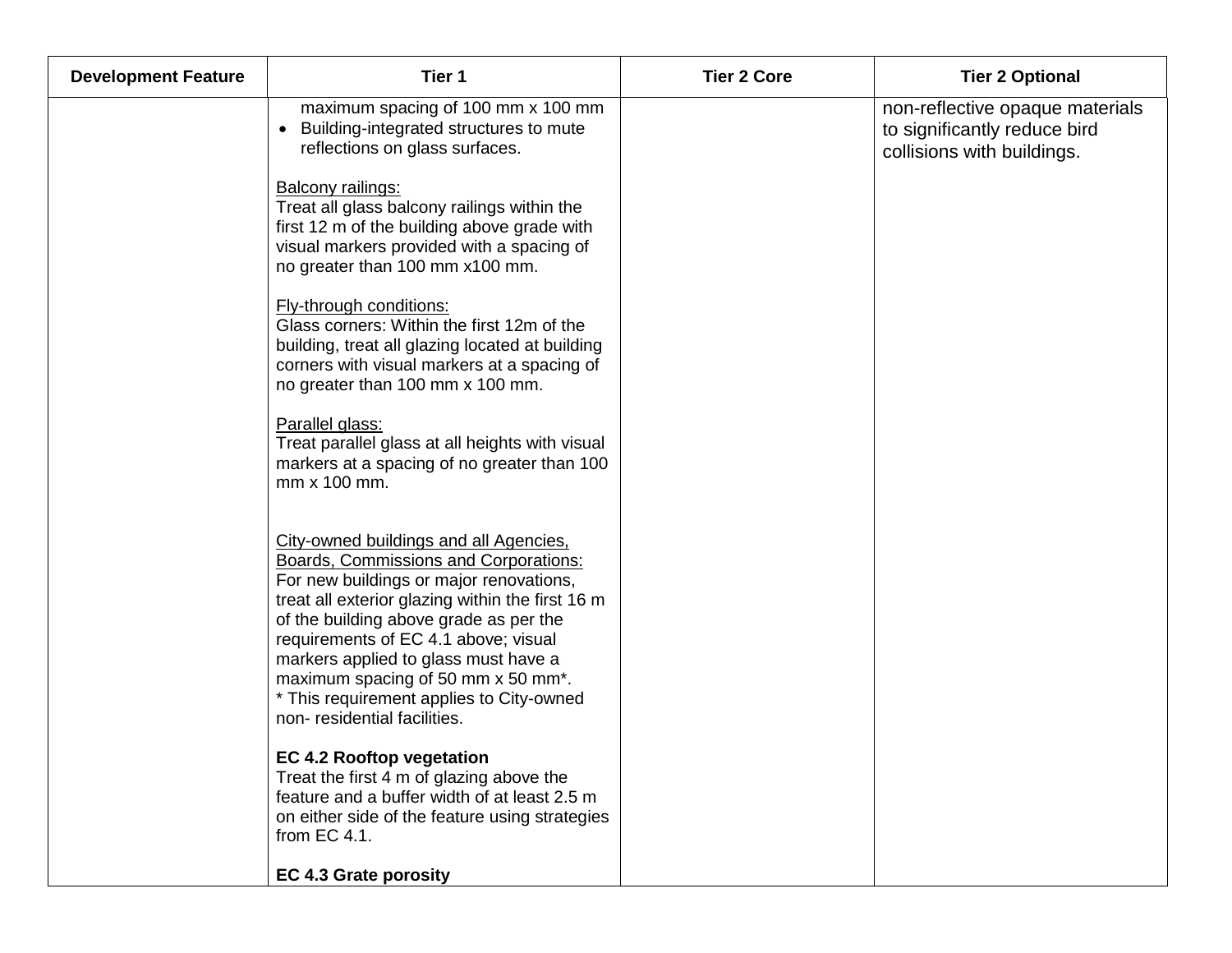| <b>Development Feature</b>                                             | Tier 1                                                                                                                                                                                                                             | <b>Tier 2 Core</b>                                                                                                                                                                                                                                                                                                                                                                                                                            | <b>Tier 2 Optional</b> |
|------------------------------------------------------------------------|------------------------------------------------------------------------------------------------------------------------------------------------------------------------------------------------------------------------------------|-----------------------------------------------------------------------------------------------------------------------------------------------------------------------------------------------------------------------------------------------------------------------------------------------------------------------------------------------------------------------------------------------------------------------------------------------|------------------------|
|                                                                        | Ensure ground level ventilation grates have<br>a porosity of less than 20 mm X 20 mm (or<br>40 mm x10 mm).                                                                                                                         |                                                                                                                                                                                                                                                                                                                                                                                                                                               |                        |
| <b>Light Pollution</b><br>Reduce nighttime glare<br>and light trespass | <b>EC 5.1 Exterior lighting</b><br>Shield all exterior light fixtures to meet the<br>IESNA Full Cutoff Classification or an<br>Uplight rating of 0, to prevent glare and/or<br>light trespass onto any neighbouring<br>properties. | <b>Enhanced lighting CORE</b><br>Rooftop architectural<br>illumination must be directed<br>downward.                                                                                                                                                                                                                                                                                                                                          |                        |
|                                                                        |                                                                                                                                                                                                                                    | <b>Lighting Controls CORE</b><br>Institutional /Commercial:<br>Install an automatic device<br>that reduces the outward<br>spillage of internal light by:<br>Reducing the input power to<br>lighting fixtures by at least<br>50% between the hours of<br>11 PM and 6 AM<br><b>OR</b><br>Shielding all openings in the<br>envelope with a direct line of<br>sight to any non-emergency<br>light fixture between the<br>hours of 11 PM and 6 AM. |                        |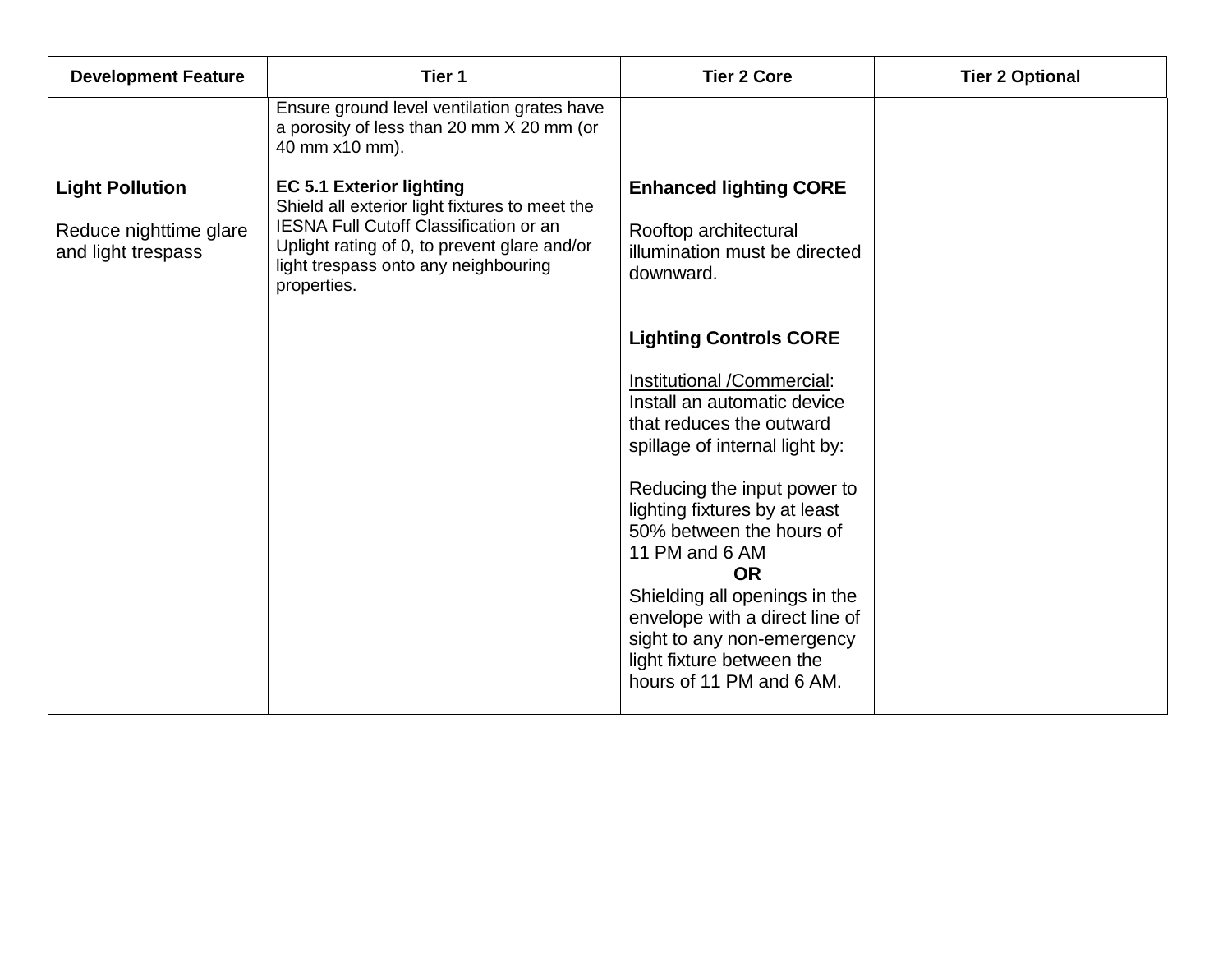## **Solid Waste**

Table 5: Requirements for Tier 1 and Tier 2 of the Solid Waste section of the Toronto Green Standard

| <b>Development Feature</b>                                                                                             | Tier 1                                                                                                                                                                                                                                                                                                                                                                                                                                                                                                                      | <b>Tier 2 Core</b> | <b>Tier 2 Optional</b>                                                                                                                                                                                                                                                   |
|------------------------------------------------------------------------------------------------------------------------|-----------------------------------------------------------------------------------------------------------------------------------------------------------------------------------------------------------------------------------------------------------------------------------------------------------------------------------------------------------------------------------------------------------------------------------------------------------------------------------------------------------------------------|--------------------|--------------------------------------------------------------------------------------------------------------------------------------------------------------------------------------------------------------------------------------------------------------------------|
| <b>Storage and Collection</b><br>of Recycling and<br><b>Organic Waste</b><br>Facilitate waste sorting<br>and reduction | SW 1.1 Waste collection & sorting<br>Residential: Provide a waste sorting system<br>using a single chute with a tri-sorter or two<br>chutes, one with a bi-sorter.<br>SW 1.2 Waste storage space<br>Residential: Provide an easily accessible<br>waste storage room with a minimum floor<br>space of 25 $m^2$ for the first 50 units plus an<br>additional 13 $m^2$ for each additional 50 units.<br>SW 1.3 Bulky waste<br>Residential: Provide a minimum of 10 m2<br>for bulky items and additional diversion<br>programs. |                    | No enhancement required for waste<br>sorting and separation; City must<br>follow its own waste separation and<br>diversion requirements by facility<br>type                                                                                                              |
| <b>Building Reuse</b>                                                                                                  |                                                                                                                                                                                                                                                                                                                                                                                                                                                                                                                             |                    |                                                                                                                                                                                                                                                                          |
| Maintain existing walls,<br>floors and roof                                                                            |                                                                                                                                                                                                                                                                                                                                                                                                                                                                                                                             |                    |                                                                                                                                                                                                                                                                          |
| <b>Construction and</b><br><b>Demolition Waste</b><br><b>Management</b><br>Reduce waste going to<br>landfill           |                                                                                                                                                                                                                                                                                                                                                                                                                                                                                                                             |                    | <b>Construction &amp; Demolition Waste</b><br><b>Management OPTIONAL</b><br>Divert at least 75% of the total non-<br>hazardous construction and<br>demolition material including at least<br>three material streams.<br>Source LEED NC 2009 and LEED<br><b>Version 4</b> |
| <b>Recycled Content</b><br>Reduce demand for new<br>materials and increase<br>market for recycled<br>materials         |                                                                                                                                                                                                                                                                                                                                                                                                                                                                                                                             |                    | <b>Recycled content OPTIONAL</b><br>Ensure that at least 20% of a project's<br>construction materials (based on<br>value) comprise recycled content                                                                                                                      |